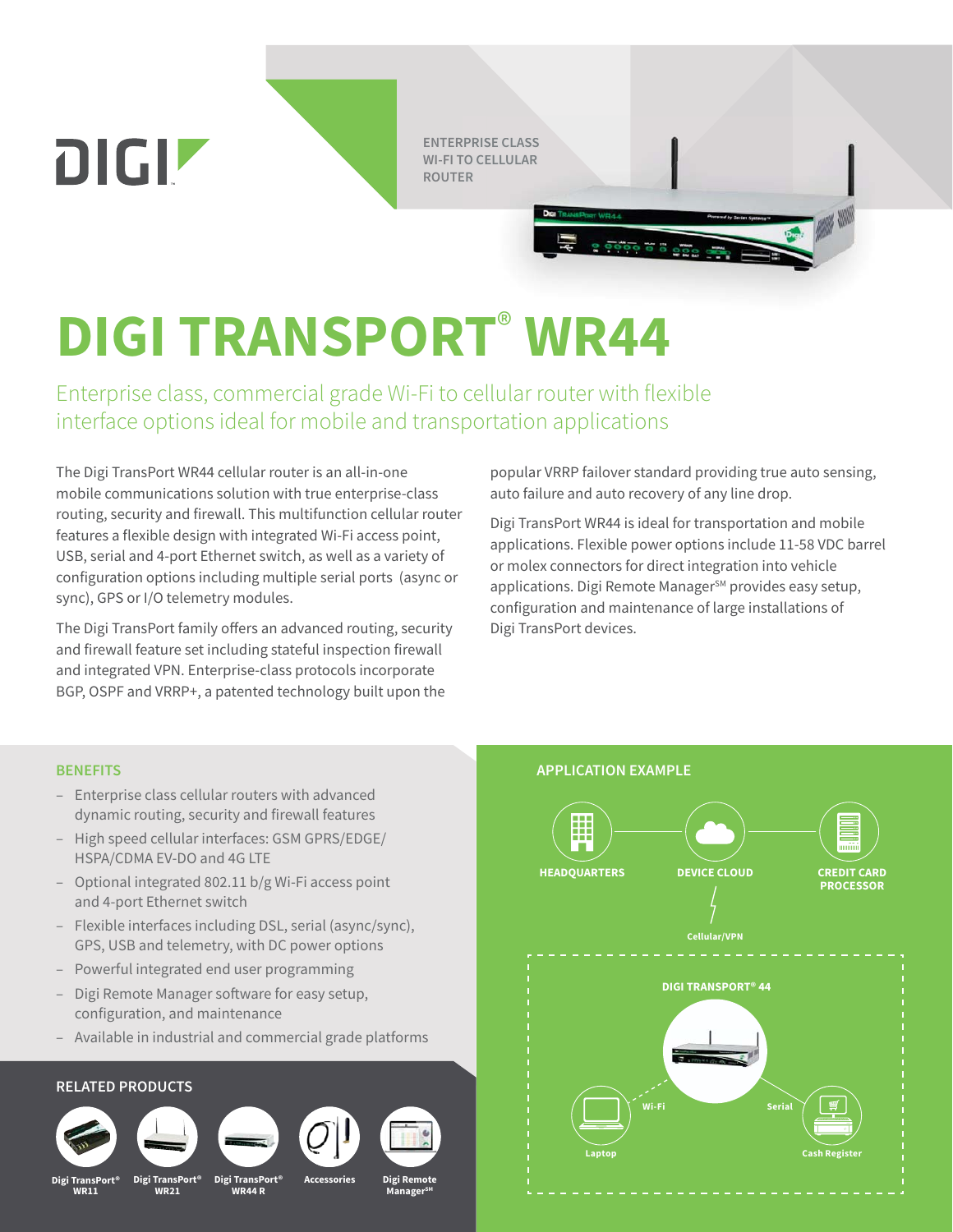## **SPECIFICATIONS**

# Digi TransPort® WR44

| <b>WIRELESS INTERFACES</b> |                                                                                                                                                                                                                          |  |  |  |  |  |  |
|----------------------------|--------------------------------------------------------------------------------------------------------------------------------------------------------------------------------------------------------------------------|--|--|--|--|--|--|
| WWAN**                     |                                                                                                                                                                                                                          |  |  |  |  |  |  |
| LTE - EMEA $(L1)$          | 800/850/900/1800/1900/2100/2600 MHz; 3G fall back to 850/900/1900/2100MHz and 2G fall back to 850/900/1800/1900 MHz;<br>Transfer rate (max): 50 Mbps Up, 100 Mbps Down                                                   |  |  |  |  |  |  |
| LTE - NORTH AMERICA (L5)   | Multi-Carrier (Verizon, AT&T, and Sprint) 700/850/1700(AWS)/1900 MHz; 2G/3G GSM fall back to 850/900/1700AWS/1800/1900/2100 MHz;<br>2G/3G CDMA fall back to 800/1900 MHz; Transfer rate (max): 50 Mbps Up, 100 Mbps Down |  |  |  |  |  |  |
| LTE - NORTH AMERICA (L6)   | 700/850/1700(AWS)/1900 MHz; 2G/3G fall back to 850/1900 MHz; Transfer rate (max): 50 Mbps Up, 100 Mbps Down                                                                                                              |  |  |  |  |  |  |
| LTE - VERIZON (L8)         | 700/1700(AWS) MHz; No 2G/3G fall back; Transfer rate (max): 50 Mbps Up, 100 Mbps Down                                                                                                                                    |  |  |  |  |  |  |
| $HSPA+ (U9)$               | 850/900/1700 (AWS)/1900/2100 MHz; Transfer rate (max): 5.76 Mbps Up, 21 Mbps Down                                                                                                                                        |  |  |  |  |  |  |
| $GSM-R (R5)*$              | 900/1800/1900 MHz (TRM-5); GPRS Class 10; Transfer rate (max): 42.8 Kbps Up, 85.6 Kbps Down                                                                                                                              |  |  |  |  |  |  |
| EDGE(E1)                   | GPRS/EDGE Class 10; 850/900/1800/1900 MHz; Transfer rate (max): 236 Kbps Up/Down                                                                                                                                         |  |  |  |  |  |  |
| CDMA EV-DO $(DX)^*$        | 450 MHz; EV-DO Rev B; R-UIM support; Transfer rate (max): 14.7 Mbps Up; 5.4 Mbps Down                                                                                                                                    |  |  |  |  |  |  |
| <b>CONNECTOR</b>           | Ux, Lx variants: 2 x 50 $\Omega$ SMA (Center pin: female); E1, Dx, Bx variants: 1 x 50 $\Omega$ SMA (Center pin: female)                                                                                                 |  |  |  |  |  |  |
| <b>SIM SLOTS</b>           | 2, Mini-SIM (2FF)                                                                                                                                                                                                        |  |  |  |  |  |  |
| <b>SIM SECURITY</b>        | SIM slot cover plate optional                                                                                                                                                                                            |  |  |  |  |  |  |
| $WI-FI^*$                  |                                                                                                                                                                                                                          |  |  |  |  |  |  |
| <b>STANDARD</b>            | 802.11b/g/n                                                                                                                                                                                                              |  |  |  |  |  |  |
| <b>MODES</b>               | Access point, Client and support for multiple SSID                                                                                                                                                                       |  |  |  |  |  |  |
| <b>TRANSMIT POWER</b>      | 20 dBm + 1.0/-1.5 dBm                                                                                                                                                                                                    |  |  |  |  |  |  |
| <b>RECEIVE SENSITIVITY</b> | 54 Mbps / <- 72 dBm and 11 Mbps / -90 dBm                                                                                                                                                                                |  |  |  |  |  |  |
| <b>SECURITY</b>            | Open or shared key authentication; WEP (64- and 128-bit) encryption; WPA/WPA2 with RADIUS (WPA Enterprise and pre-shared keys)                                                                                           |  |  |  |  |  |  |
| <b>CONNECTORS</b>          | $2 \times 50 \Omega$ RP-SMA (Center pin: male)                                                                                                                                                                           |  |  |  |  |  |  |
| GPS*                       |                                                                                                                                                                                                                          |  |  |  |  |  |  |
| <b>CHANNELS</b>            | 50                                                                                                                                                                                                                       |  |  |  |  |  |  |
| <b>SENSITIVITY</b>         | $-163$ dB                                                                                                                                                                                                                |  |  |  |  |  |  |
| <b>PROTOCOL</b>            | NMEA 0183 V2.3 sentence output; +3.3 VDC active antenna drive; NMEA stream to local serial port or over TCP/IP                                                                                                           |  |  |  |  |  |  |
| <b>NAVIGATION</b>          | Galileo ready                                                                                                                                                                                                            |  |  |  |  |  |  |
| <b>AUGMENTATION</b>        | <b>SBAS</b>                                                                                                                                                                                                              |  |  |  |  |  |  |
| <b>COLD START</b>          | < 27 seconds TTFF (90%)                                                                                                                                                                                                  |  |  |  |  |  |  |
| <b>HORIZONTAL ACCURACY</b> | $<$ 2.5 meters (90%)                                                                                                                                                                                                     |  |  |  |  |  |  |
| <b>VELOCITY ACCURACY</b>   | 0.1 <sub>m</sub> /s                                                                                                                                                                                                      |  |  |  |  |  |  |
| <b>CONNECTOR</b>           | $1 \times 50 \Omega$ SMA (Center pin: female)                                                                                                                                                                            |  |  |  |  |  |  |
| <b>ADDITIONAL FEATURES</b> | Send GPS via UDP/IP, TCP/IP (up to two destinations) or serial; Customize and/or send data using Python; GPS status query;<br>Time source capable                                                                        |  |  |  |  |  |  |
| <b>WIRED INTERFACES</b>    |                                                                                                                                                                                                                          |  |  |  |  |  |  |
| <b>SERIAL</b>              |                                                                                                                                                                                                                          |  |  |  |  |  |  |
| <b>PORTS</b>               | 1; Expansion cards available to increase serial ports                                                                                                                                                                    |  |  |  |  |  |  |
| <b>STANDARD</b>            | RS-232; Expansion cards available in RS-422/485                                                                                                                                                                          |  |  |  |  |  |  |
| <b>ASYNC/SYNC</b>          | Async; Expansion cards available in sync                                                                                                                                                                                 |  |  |  |  |  |  |
| <b>DTE/DCE</b>             | DCE                                                                                                                                                                                                                      |  |  |  |  |  |  |
| <b>SIGNAL SUPPORT</b>      | TXD, RXD, RTS, CTS, DTR, DCD, DSR, RI                                                                                                                                                                                    |  |  |  |  |  |  |
| <b>FLOW CONTROL</b>        | Software (XON/XOFF), Hardware supported                                                                                                                                                                                  |  |  |  |  |  |  |

\* Optional hardware. Lead time and/or minimum order quantity may apply. Contact Digi Sales for details.

\*\* Transfer rates are network operator dependent

\*\*\* Reduced cellular performance may occur outside of -20º C to +60º C. Standard temperature power supplies may reduce temperature range.

\*\*\*\* The enclosure rating is self-declared and has not been formally verified by an independent lab.

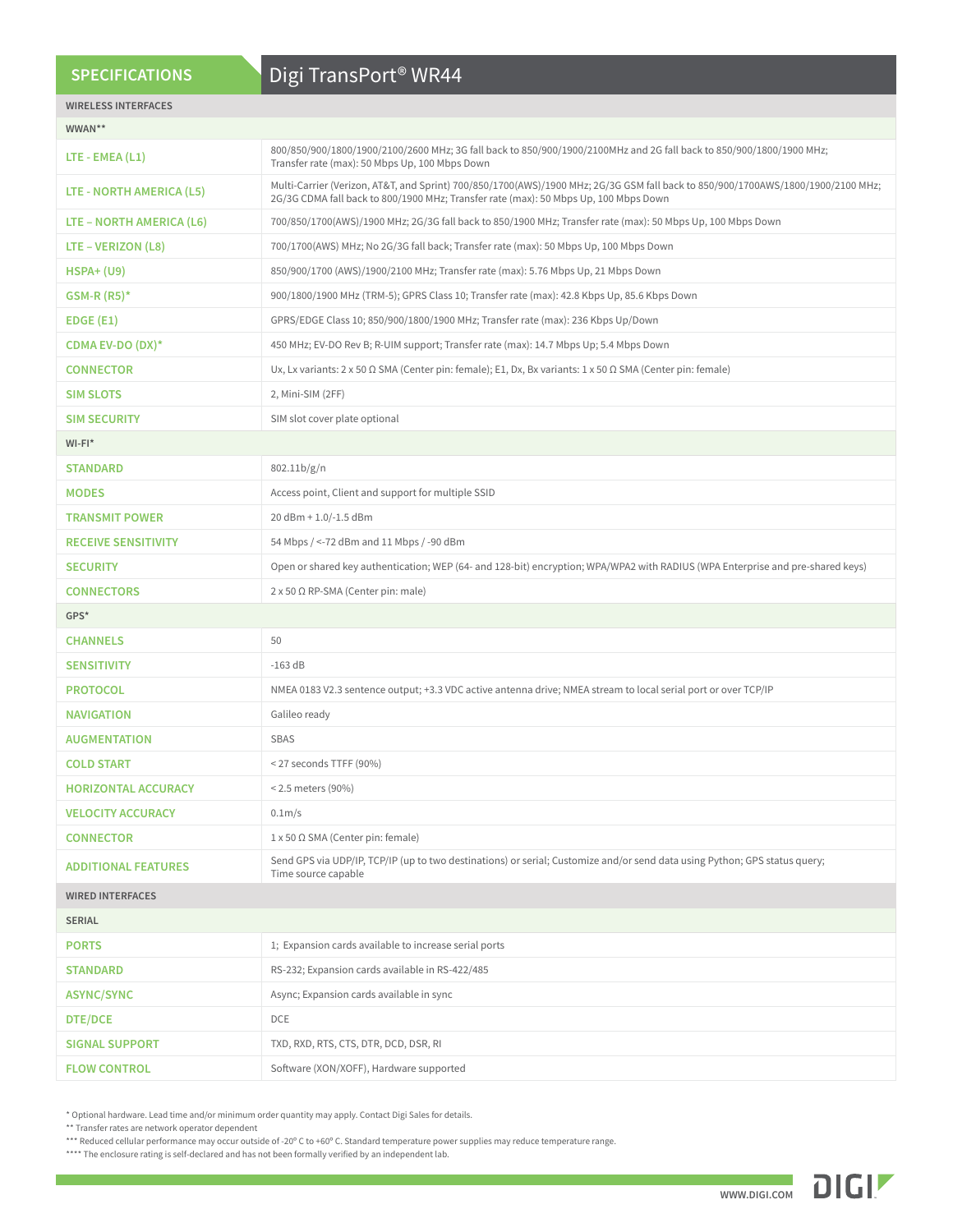## **SPECIFICATIONS**

# Digi TransPort® WR44

| <b>WIRED INTERFACES</b>                            |                                                                                                                                   |  |  |  |  |  |  |
|----------------------------------------------------|-----------------------------------------------------------------------------------------------------------------------------------|--|--|--|--|--|--|
| SERIAL (CONTINUED)                                 |                                                                                                                                   |  |  |  |  |  |  |
| <b>COM PORT REDIRECTOR</b>                         | RealPort <sup>®</sup>                                                                                                             |  |  |  |  |  |  |
| <b>CONNECTOR</b>                                   | DB-9 female                                                                                                                       |  |  |  |  |  |  |
| <b>ETHERNET</b>                                    |                                                                                                                                   |  |  |  |  |  |  |
| <b>PORTS</b>                                       | $\overline{4}$                                                                                                                    |  |  |  |  |  |  |
| <b>STANDARD/PHYSICAL LAYER</b>                     | IEEE 802.3; 10/100 Base-T                                                                                                         |  |  |  |  |  |  |
| <b>DATA RATE/MODE/INTERFACE</b>                    | 10/100 Mbit/s; Full or Half duplex; Auto MDI/MDIX                                                                                 |  |  |  |  |  |  |
| <b>CONNECTOR</b>                                   | <b>RJ-45</b>                                                                                                                      |  |  |  |  |  |  |
| I/O                                                |                                                                                                                                   |  |  |  |  |  |  |
| <b>DIGITAL I/O</b>                                 | Input 4 - 28 VDC / Output: 28 VDC 50 mA max                                                                                       |  |  |  |  |  |  |
| <b>CONNECTOR</b>                                   | 4-pin Molex (1 pin for input; 1 pin for I/O; the other 2 pins are used for DC power)                                              |  |  |  |  |  |  |
| <b>USB</b>                                         |                                                                                                                                   |  |  |  |  |  |  |
| <b>PORTS</b>                                       | $\mathbf{1}$                                                                                                                      |  |  |  |  |  |  |
| <b>STANDARD</b>                                    | <b>USB 2.0</b>                                                                                                                    |  |  |  |  |  |  |
| <b>SIGNALING</b>                                   | Full- or low-speed                                                                                                                |  |  |  |  |  |  |
| <b>CONNECTOR</b>                                   | Type A                                                                                                                            |  |  |  |  |  |  |
| DSL*                                               |                                                                                                                                   |  |  |  |  |  |  |
| <b>TECHNOLOGY</b>                                  | VDSL2, ADSL2+, ADSL2, ADSL                                                                                                        |  |  |  |  |  |  |
| <b>STANDARD</b>                                    | Option of Annex A/M or B                                                                                                          |  |  |  |  |  |  |
| <b>CONNECTOR</b>                                   | $RJ-11$                                                                                                                           |  |  |  |  |  |  |
| <b>PROTOCOL</b>                                    | RFC 2364 PPPoA, RFC 2516 PPPoE, RFC 2684 Bridged Ethernet, RFC 1483 Routed IP (all either LLC or VC-Mux); PPP and ATM PVC support |  |  |  |  |  |  |
| <b>OTHER</b>                                       |                                                                                                                                   |  |  |  |  |  |  |
| <b>EXPANSION CARDS</b>                             | Optional expansion cards available for GPS, fleet, telemetry (digital/analog I/O), ISDN/PSTN, serial and DialServ.                |  |  |  |  |  |  |
| <b>SOFTWARE</b>                                    |                                                                                                                                   |  |  |  |  |  |  |
| <b>REMOTE MANAGEMENT</b>                           | Digi Remote Manager <sup>sM</sup> (cloud based); SNMP v1/v2c/v3 (user installed/managed)                                          |  |  |  |  |  |  |
| <b>LOCAL MANAGEMENT</b>                            | Web Interface (HTTP/HTTPS); CLI (Telnet, SSH, SMS, Serial port)                                                                   |  |  |  |  |  |  |
| <b>MANAGEMENT/</b><br><b>TROUBLESHOOTING TOOLS</b> | FTP, SFTP, SCP, Protocol Analyzer with PCAP for Wireshark, Event Logging with Syslog and SMTP, NTP/SNTP                           |  |  |  |  |  |  |
| <b>PROGRAMMING TOOLS/</b><br><b>ENVIRONMENTS</b>   | Python, DIA, Digi ESP™                                                                                                            |  |  |  |  |  |  |
| <b>MEMORY</b>                                      | 128 MB NAND Flash/64 MB DDR2 SDRAM                                                                                                |  |  |  |  |  |  |
| <b>POWER</b>                                       |                                                                                                                                   |  |  |  |  |  |  |
| <b>INPUT</b>                                       | $9 - 36$ VDC                                                                                                                      |  |  |  |  |  |  |
| <b>CONSUMPTION</b>                                 | 15W max, 8.5W typical                                                                                                             |  |  |  |  |  |  |
| <b>CONNECTOR</b>                                   | Locking barrel and 4-pin terminal block (2 pins are used for power; the other 2 pins are used for I/O).                           |  |  |  |  |  |  |
| DC POWER CORD*                                     | Locking barrel to bare wire or 4-pin connector to bare wire                                                                       |  |  |  |  |  |  |
| DC POWER SUPPLY*                                   | 100-240 VAC 50/60 Hz; Option of standard temperature or extended temperature                                                      |  |  |  |  |  |  |
| <b>BATTERY BACKUP</b>                              | None                                                                                                                              |  |  |  |  |  |  |
|                                                    |                                                                                                                                   |  |  |  |  |  |  |

\* Optional hardware. Lead time and/or minimum order quantity may apply. Contact Digi Sales for details.

\*\* Transfer rates are network operator dependent

\*\*\* Reduced cellular performance may occur outside of -20° C to +60° C. Standard temperature power supplies may reduce temperature range.

\*\*\*\* The enclosure rating is self-declared and has not been formally verified by an independent lab.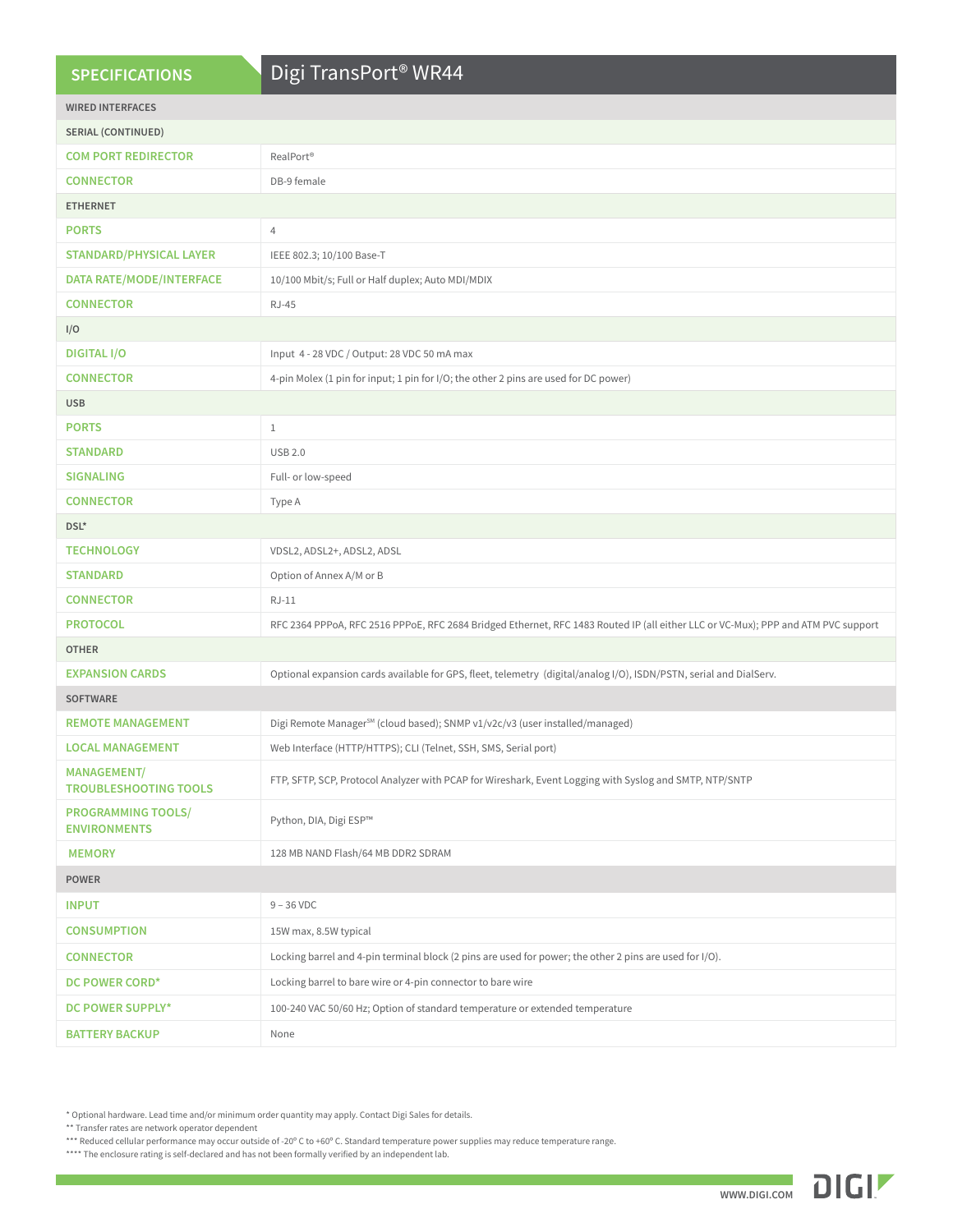|                                     | Digi TransPort <sup>®</sup> WR44                                                                                                                                                                                                                  |  |  |  |  |  |  |
|-------------------------------------|---------------------------------------------------------------------------------------------------------------------------------------------------------------------------------------------------------------------------------------------------|--|--|--|--|--|--|
| <b>SPECIFICATIONS</b>               |                                                                                                                                                                                                                                                   |  |  |  |  |  |  |
| <b>POWER</b>                        |                                                                                                                                                                                                                                                   |  |  |  |  |  |  |
| DIMENSIONS (L X W X H)              | WR44: (non-DSL variants): 5.7 in x 8.3 in x 1.6 in (145 mm x 210 mm x 40 mm)<br>WR44: (DSL variants): 5.7 in x 10.4 in x 1.6 in (145 mm x 264 mm x 40 mm)                                                                                         |  |  |  |  |  |  |
| <b>WEIGHT</b>                       | WR44: (non-DSL variants): 1.98 lb (0.9 kg) WR44: (DSL variants): 2.25 lbs (1 kg)                                                                                                                                                                  |  |  |  |  |  |  |
| <b>STATUS LEDS</b>                  | Power, LAN, Wi-Fi, Serial/DSL, WWAN (Link, Act, SIM), Signal strength                                                                                                                                                                             |  |  |  |  |  |  |
| MATERIAL/RATING****                 | Industrial (Metal)/ IP30                                                                                                                                                                                                                          |  |  |  |  |  |  |
| <b>MOUNTING</b>                     | Brackets for wall mount & DIN rail sold separately                                                                                                                                                                                                |  |  |  |  |  |  |
| <b>ENVIRONMENTAL</b>                |                                                                                                                                                                                                                                                   |  |  |  |  |  |  |
| <b>OPERATING TEMPERATURE ****</b>   | Standard temp variants: 0° C to +40° C;<br>Extended temp optional (-40° C to +60° C (non-Wi-Fi variants);<br>-20° C to +60° C (Wi-Fi variants))                                                                                                   |  |  |  |  |  |  |
| <b>STORAGE TEMPERATURE</b>          | -40 $^{\circ}$ C to +85 $^{\circ}$ C                                                                                                                                                                                                              |  |  |  |  |  |  |
| <b>RELATIVE HUMIDITY</b>            | 0% to 95% (non-condensing) @ 25°C                                                                                                                                                                                                                 |  |  |  |  |  |  |
| <b>ETHERNET ISOLATION</b>           | 1.5 kV RMS                                                                                                                                                                                                                                        |  |  |  |  |  |  |
| <b>SERIAL PORT PROTECTION (ESD)</b> | 15 kV                                                                                                                                                                                                                                             |  |  |  |  |  |  |
| <b>HAZARDOUS (CLASS 1 DIV 2)</b>    | N/A                                                                                                                                                                                                                                               |  |  |  |  |  |  |
| <b>CONFORMAL COATING</b>            | N/A                                                                                                                                                                                                                                               |  |  |  |  |  |  |
| <b>APPROVALS</b>                    |                                                                                                                                                                                                                                                   |  |  |  |  |  |  |
| <b>GSM/UMTS</b>                     | PTCRB, NAPRD.03, GCF-CC, R&TTE, EN 301 511                                                                                                                                                                                                        |  |  |  |  |  |  |
| <b>CDMA/EV-DO</b>                   | CDG TIA/EIA-690, CDG TIA/EIA-98-E                                                                                                                                                                                                                 |  |  |  |  |  |  |
| <b>CELLULAR CARRIERS</b>            | Certified by most major carriers.                                                                                                                                                                                                                 |  |  |  |  |  |  |
| <b>SAFETY</b>                       | UL 60950, CSA 22.2 No. 60950, EN60950                                                                                                                                                                                                             |  |  |  |  |  |  |
| <b>EMISSIONS/IMMUNITY</b>           | CE, FCC Part 15 Class B, AS/NZS CISPR 22, EN55024, EN55022 Class B (WR44 models with VDSL are Class A)                                                                                                                                            |  |  |  |  |  |  |
| <b>INDUSTRY</b>                     | E-Marking (72/245/EEC, 2009/19/EC); Automotive Non-Immunity<br>(2004/104/EC, 2005/49/EC, 2005/83/EC, 2006/28/EC);<br>(Specification for environmental tests for ground vehicle installations - covers temperature, humidity, vibration and shock) |  |  |  |  |  |  |
| <b>WARRANTY</b>                     |                                                                                                                                                                                                                                                   |  |  |  |  |  |  |
| <b>PRODUCT WARRANTY</b>             | 5 years                                                                                                                                                                                                                                           |  |  |  |  |  |  |

| <b>ENTERPRISE SOFTWARE</b>        | <b>DESCRIPTION</b>                                                                                                                                                                                                                                                                                                                                                                                                                                                                                                                               |
|-----------------------------------|--------------------------------------------------------------------------------------------------------------------------------------------------------------------------------------------------------------------------------------------------------------------------------------------------------------------------------------------------------------------------------------------------------------------------------------------------------------------------------------------------------------------------------------------------|
| <b>PROTOCOLS</b>                  | HTTP, HTTPS, FTP, SFTP, SSL, SMTP, SNMP (v1/v2c/v3), SSH, Telnet and CLI for web management; remote management via Digi Remote<br>Manager; SMS management, protocol analyzer, ability to capture PCAP for use with Wireshark; DynDNS; Dynamic DNS client compatible<br>with BIND9/No-IP/DynDNS                                                                                                                                                                                                                                                   |
| <b>SECURITY/VPN</b>               | Stateful inspection firewall with scripting, address and port translation; VPN: IPSec with IKEv1, IKEv2, NAT Traversal; SSL, SSLv2, SSLv3,<br>FIPS 197, Open VPN client and server; PPTP, L2TP; VPN Tunnels included: 20 (DSL variants), 5 (non-DSL variants); Maximum VPN Tunnels<br>available: 200; Cryptology: SHA-1, MD5, RSA; Encryption: DES, 3DES and AES up to 256-bit; Authentication: RADIUS, TACACS+, SCEP for<br>X.509 certificates; Content Filtering (via 3rd party); MAC Address Filtering; VLAN support; Ethernet Port Isolation |
| <b>ROUTING/FAILOVER</b>           | IP pass-through; NAT, NAPT with IP Port Forwarding; Ethernet Bridging; GRE; Multicast Routing; Routing Protocols: PPP, PPPoE, RIP<br>(v1, v2) OSPF, SRI, BGP, iGMP routing (multicast); IPv6 (firmware upgradable); RSTP (Rapid Spanning Tree Protocol); IP Failover: VRRP,<br>VRRP+TM; Automatic failover/failback to second GSM network/Standby APN                                                                                                                                                                                            |
| <b>OTHER PROTOCOLS</b>            | DHCP; Dynamic DNS client compatible with BIND9/No-IP/DynDNS; OoS via TOS/DSCP/WRED                                                                                                                                                                                                                                                                                                                                                                                                                                                               |
| <b>SPECIALTY/LEGACY PROTOCOLS</b> | RealPort®; Modbus UDP/TCP to serial; X.25 including XOT, SNA/IP, TPAD and PAD; Protocol switch*                                                                                                                                                                                                                                                                                                                                                                                                                                                  |

\* Optional hardware. Lead time and/or minimum order quantity may apply. Contact Digi Sales for details.

\*\* Transfer rates are network operator dependent

\*\*\* Reduced cellular performance may occur outside of -20º C to +60º C. Standard temperature power supplies may reduce temperature range.

\*\*\*\*The enclosure rating is self-declared and has not been formally verified by an independent lab.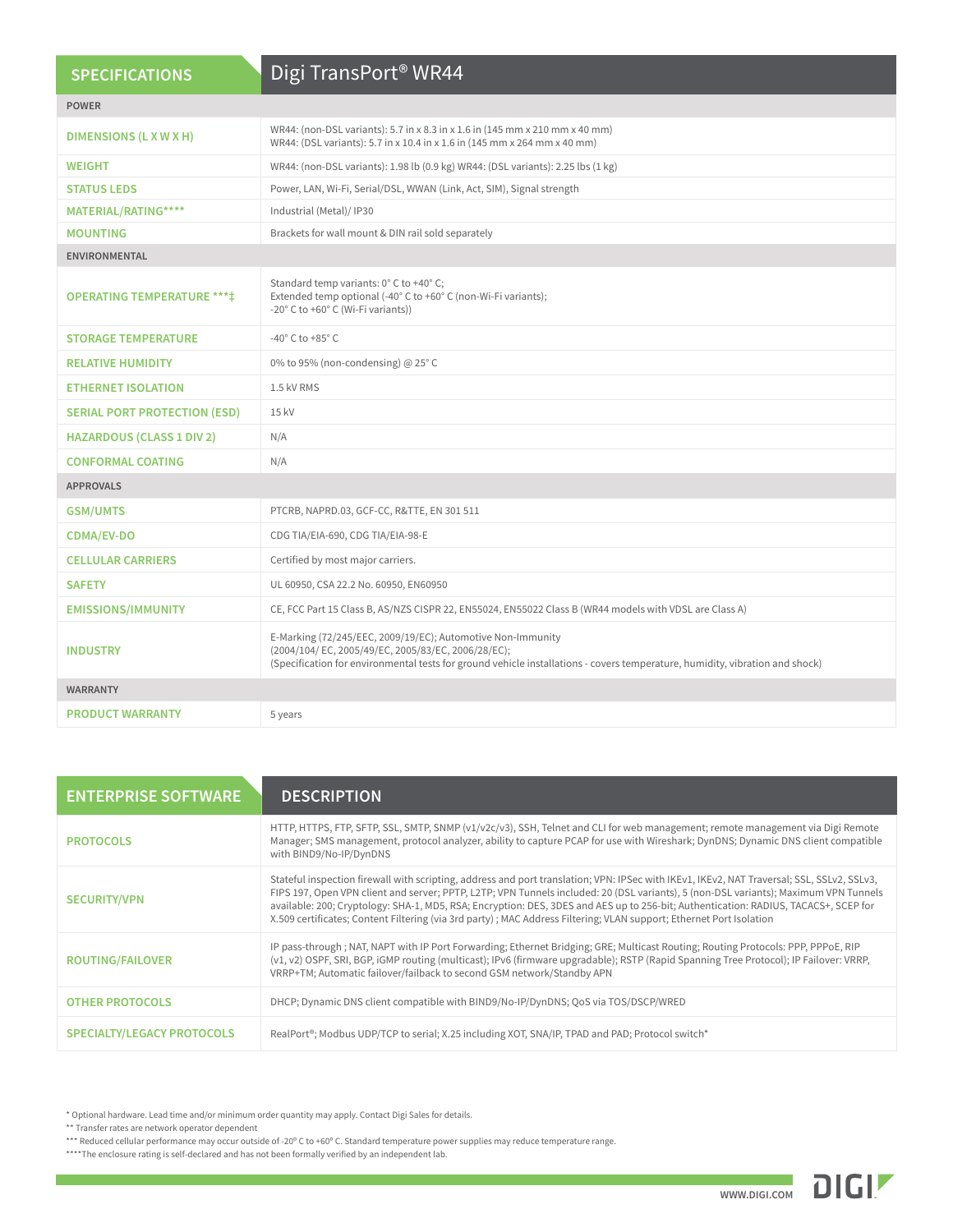| <b>SPECIFICATIONS</b>                                        | Connector                                                                                                                                                                                        | Specification                                                                                                                                                                                                                                                   |
|--------------------------------------------------------------|--------------------------------------------------------------------------------------------------------------------------------------------------------------------------------------------------|-----------------------------------------------------------------------------------------------------------------------------------------------------------------------------------------------------------------------------------------------------------------|
| ٠<br>WWAN<br>SECONDARY<br>$-48VD$<br>SERIAL<br><b>ZA MAX</b> |                                                                                                                                                                                                  | WWAN<br>PRIMARY<br>$\bigodot$                                                                                                                                                                                                                                   |
| <b>SYNC/ASYNC SERIAL PORT (S1)*</b>                          | <br>SERM 1<br>$1 \times DB-25$                                                                                                                                                                   | X.21/RS-422/RS-232 synchronous/<br>asynchronous serial port                                                                                                                                                                                                     |
| <b>ASYNC SERIAL PORTS (A3)</b>                               | 3 x RJ-45                                                                                                                                                                                        | 3x asynchronous RS-232 serial ports                                                                                                                                                                                                                             |
| <b>PSTN (P1)*</b>                                            | 1 x RJ-45                                                                                                                                                                                        | PSTN interface that can be used to dial out and<br>receive calls. A PPP session is created over<br>which IP traffic can be sent and received.                                                                                                                   |
| ISDN $(1)^*$                                                 | 1 x RJ-45                                                                                                                                                                                        | ISDN Basic Rate Interface (BRI) which can be configured either<br>as a TE (terminal endpoint) or as NT-1 (network termination).<br>The option also includes an additional asynchronous serial port via a second RJ-45 port.                                     |
| TELEMETRY 1 (T1)*                                            | 11111111111111<br>$\frac{1}{\sqrt{2}}$ and $\frac{1}{\sqrt{2}}$ and $\frac{1}{\sqrt{2}}$ and $\frac{1}{\sqrt{2}}$ and $\frac{1}{\sqrt{2}}$ and $\frac{1}{\sqrt{2}}$<br>1 x 14-pin terminal block | 4 x Opto-isolated digital output ports and 1 x Opto-isolated digital input port.<br>It also provides a relay I/O port, voltage monitoring port, and internal temperature monitoring.<br>Fully programmable via Python for embedded Digi TransPort applications. |
| TELEMETRY 2 (T2)*                                            | 1 x 14-pin terminal block                                                                                                                                                                        | 4 x Analog and 4 x Digital I/O ports fully programmable via<br>Python for embedded Digi TransPort applications.                                                                                                                                                 |
| $GPS (G1)*$                                                  | $\bm{\odot}$<br>1x SMA                                                                                                                                                                           | Fully-integrated GPS tracking.<br>See main specifications area for details.                                                                                                                                                                                     |

## **PRODUCT IMAGES**

### **DIGI TRANSPORT WR44 (DSL VARIANT) DIGI TRANSPORT WR44** Digi TransPort WR4 **IDI**  $\mathbb{R}^n$  $\begin{picture}(100,100)(0,0) \put(0,0){\vector(1,0){100}} \put(0,0){\vector(1,0){100}} \put(0,0){\vector(1,0){100}} \put(0,0){\vector(1,0){100}} \put(0,0){\vector(1,0){100}} \put(0,0){\vector(1,0){100}} \put(0,0){\vector(1,0){100}} \put(0,0){\vector(1,0){100}} \put(0,0){\vector(1,0){100}} \put(0,0){\vector(1,0){100}} \put(0,0){\vector(1,0){100}} \put(0,$  $\overline{\mathbf{O}}$  $\bullet$ WWW.ECCHEMIN' O writing O  $\overline{\mathbf{C}}$  $\left| {\scriptstyle \bullet}\begin{array}{c} (0\ 0\ 0\ 0\ 0 \\ (0\ 0\ 0\ 0 \end{array} \right) {\scriptstyle \bullet} \right| \quad \left| \bullet\begin{array}{c} \\ \\ \\ \\ \end{array} \right.$  $\boxed{\mathbb{R}}$  $\cdot$ **Colorado de la colorad**